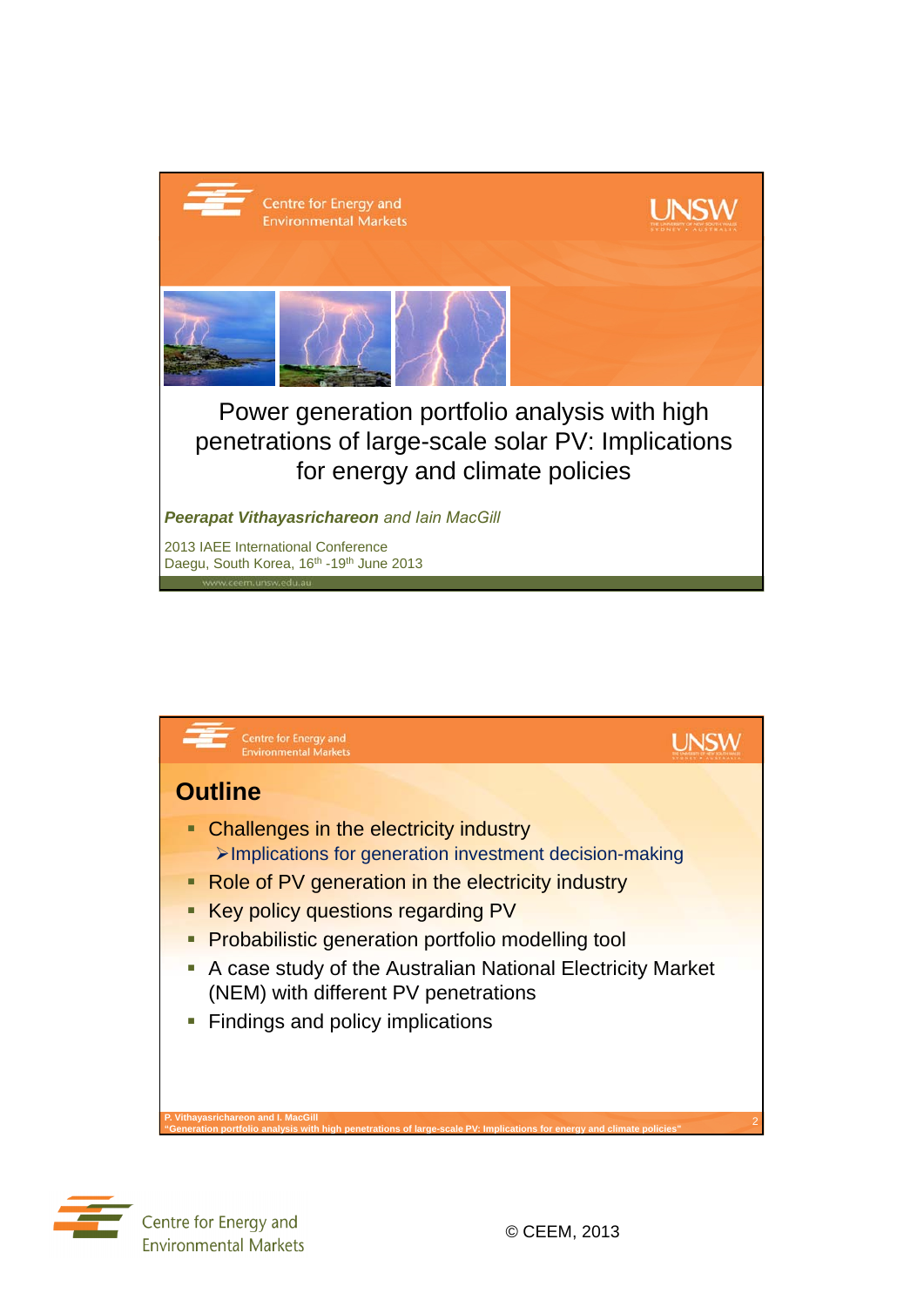



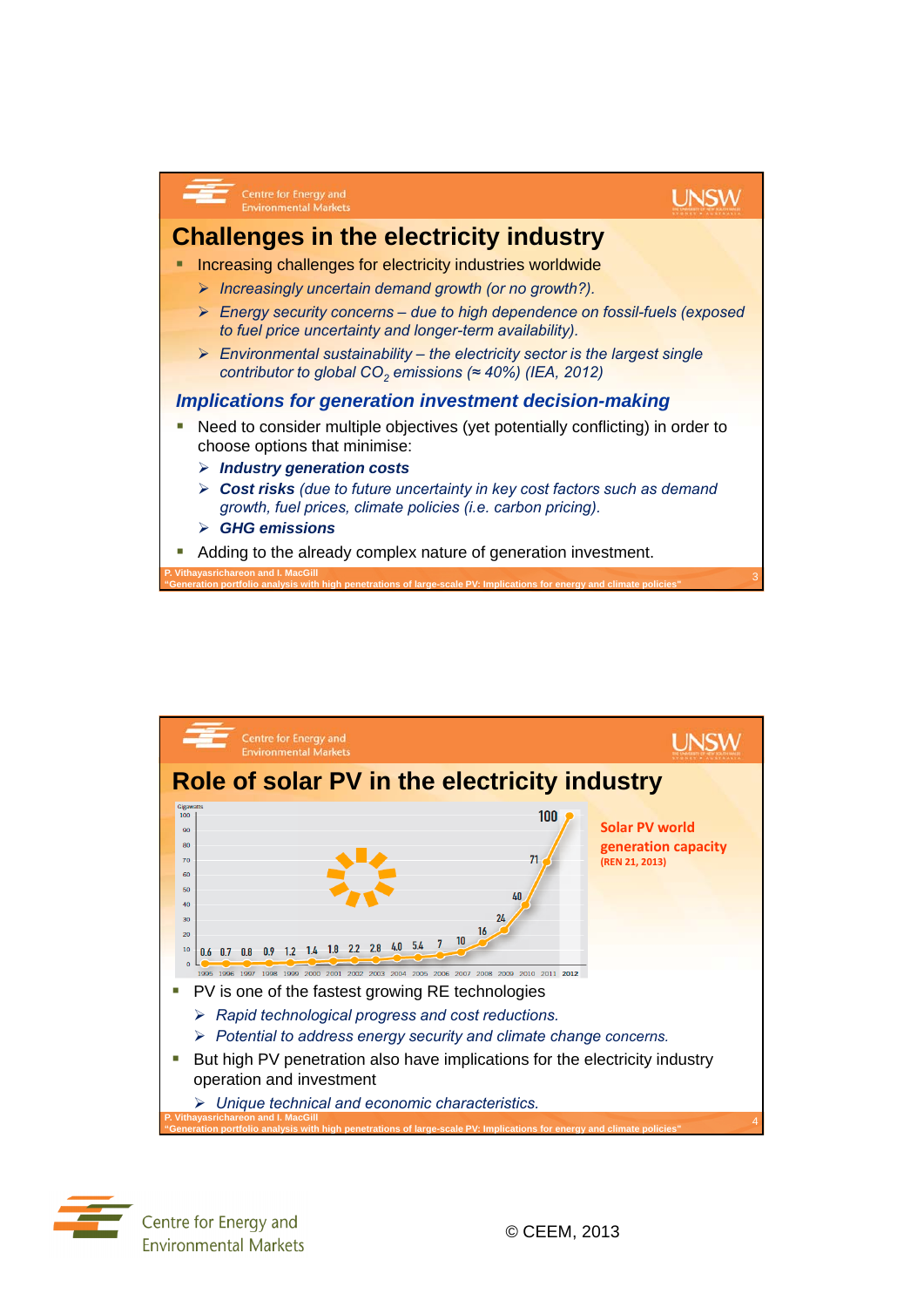



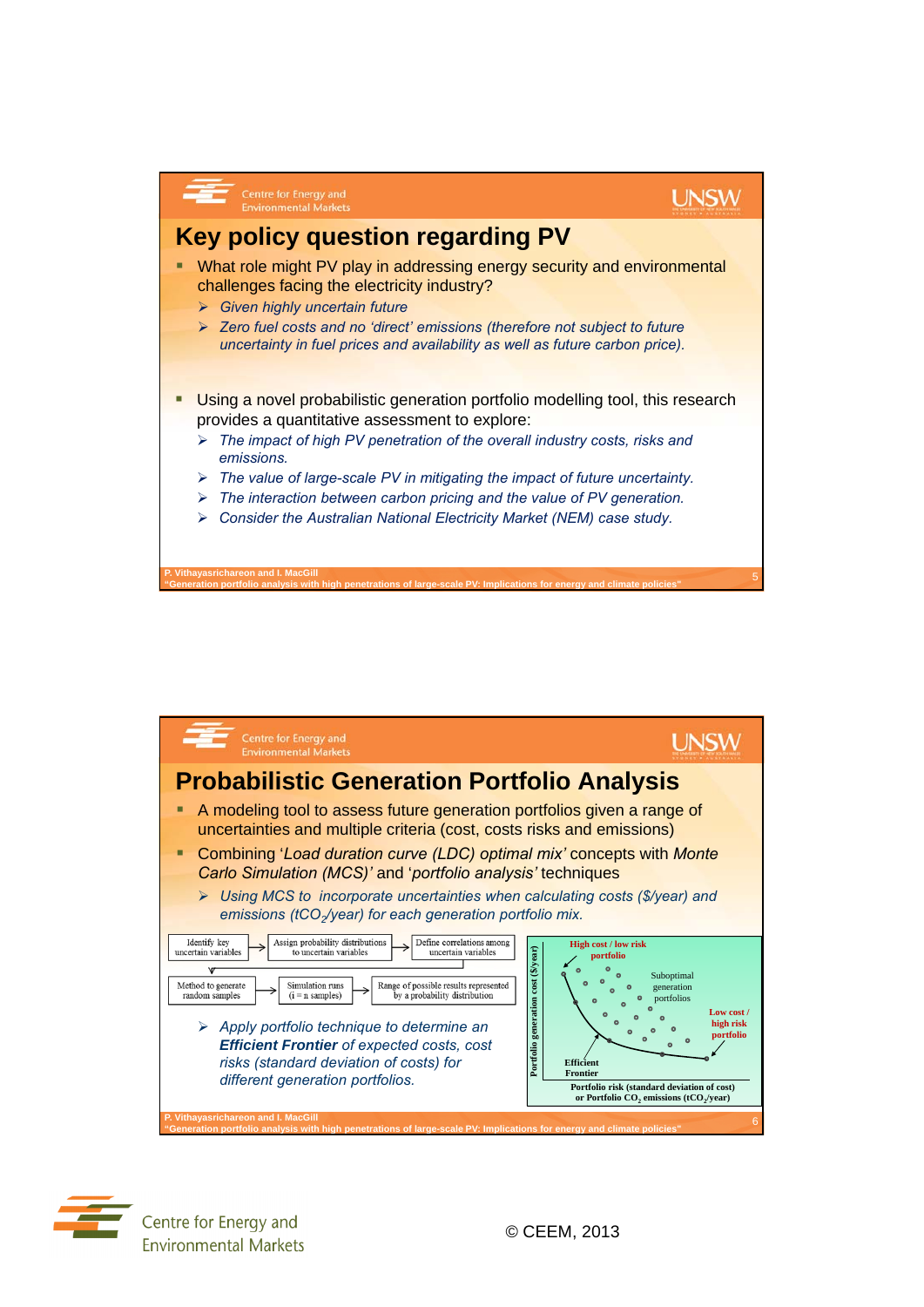



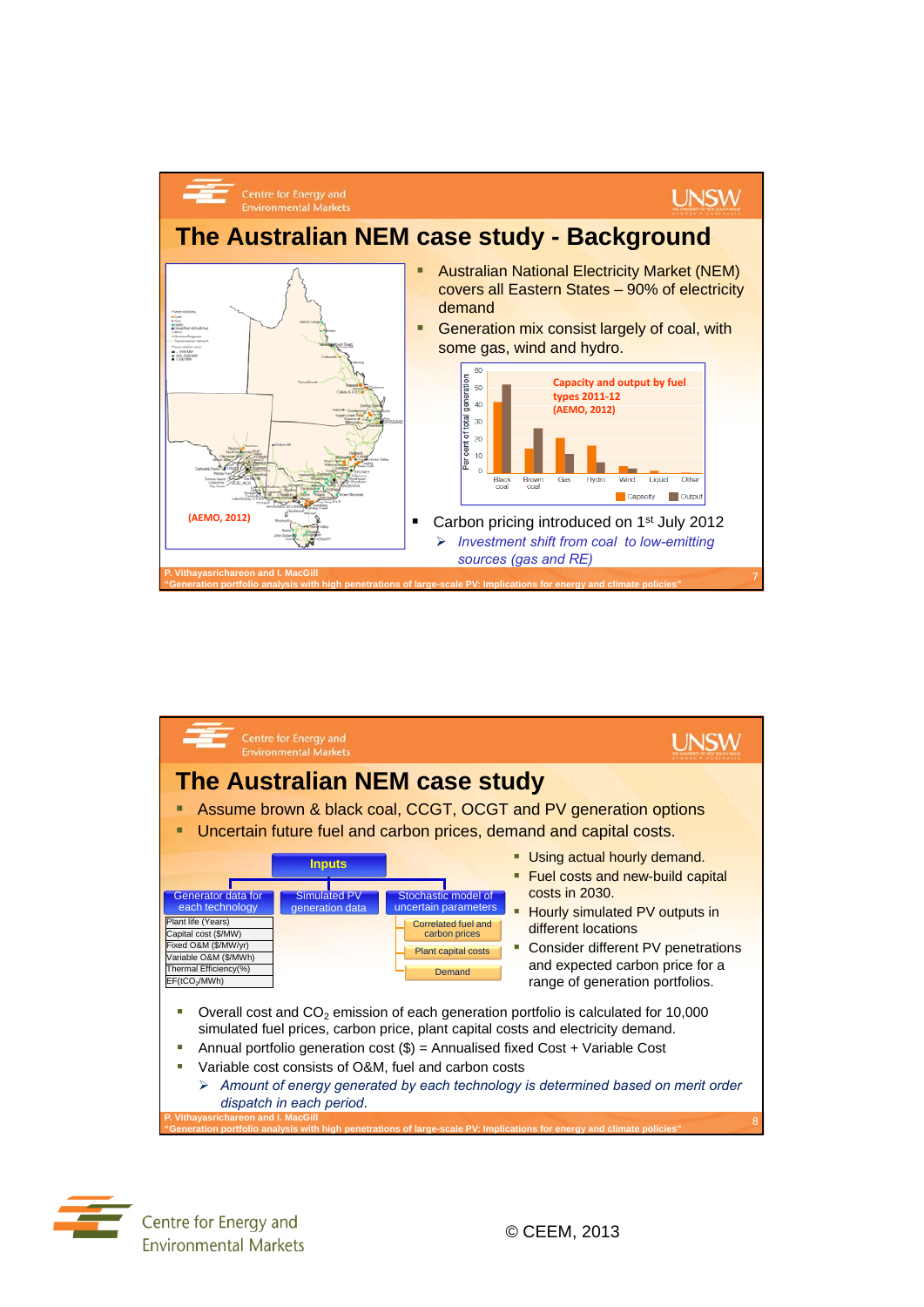



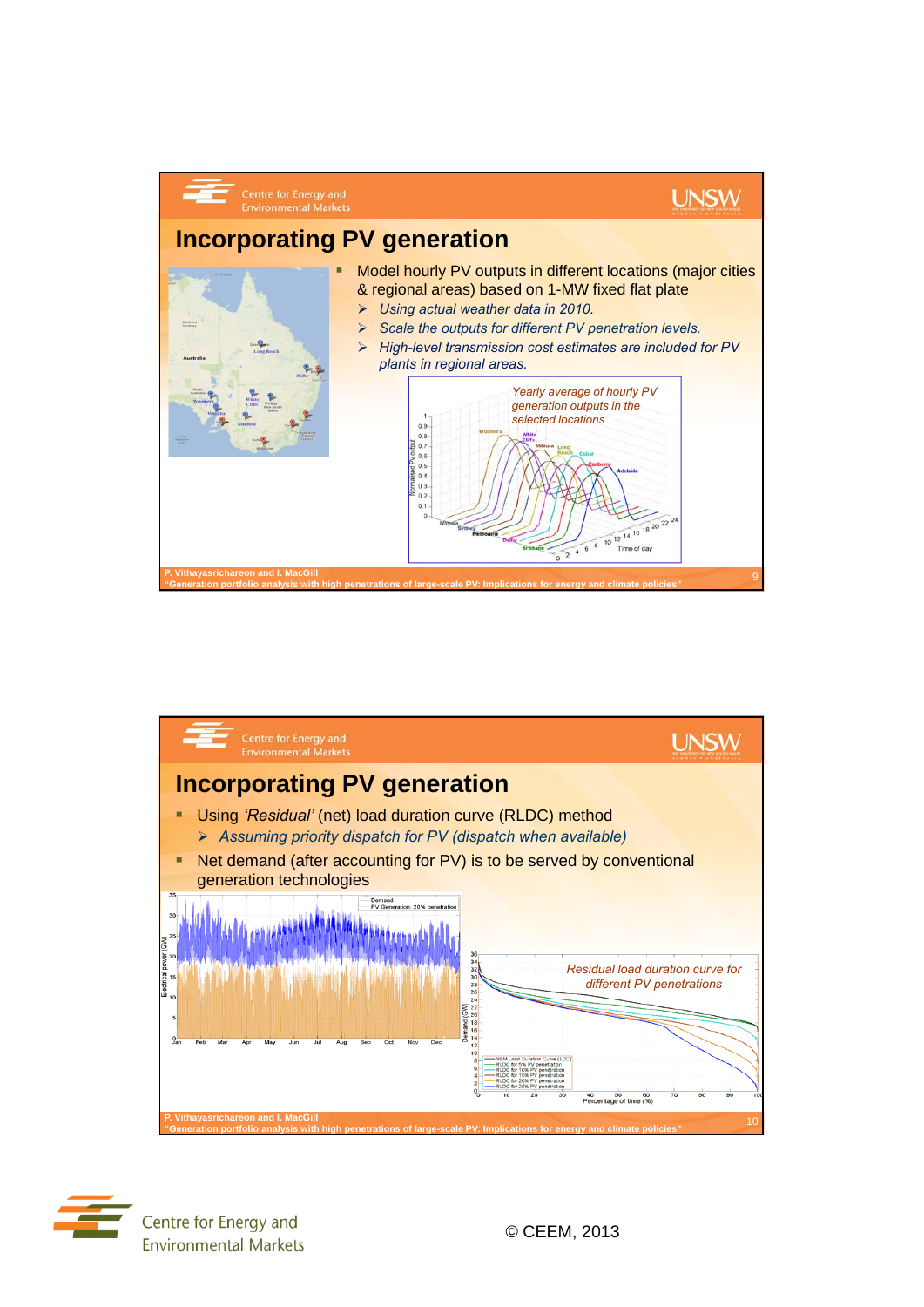



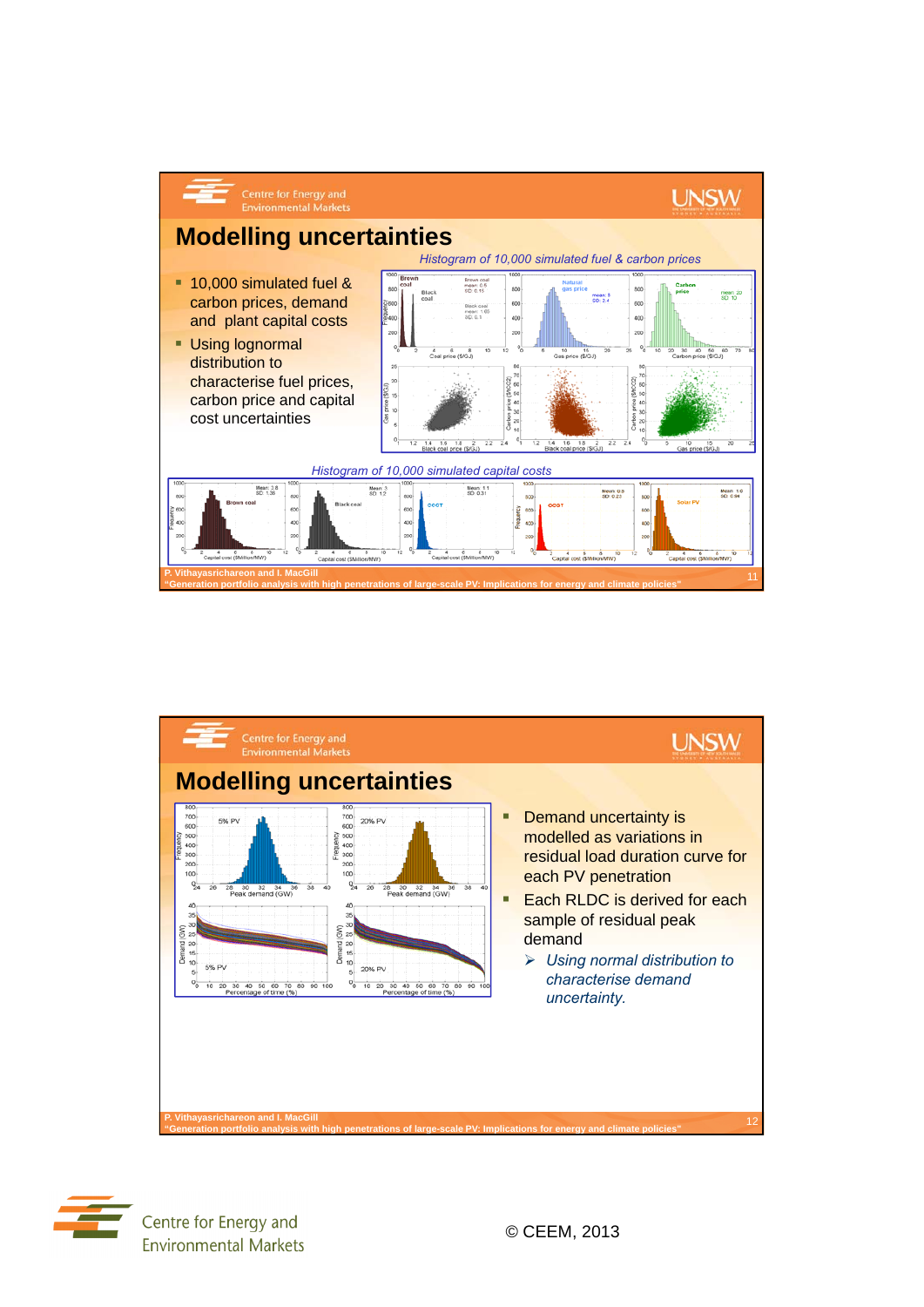



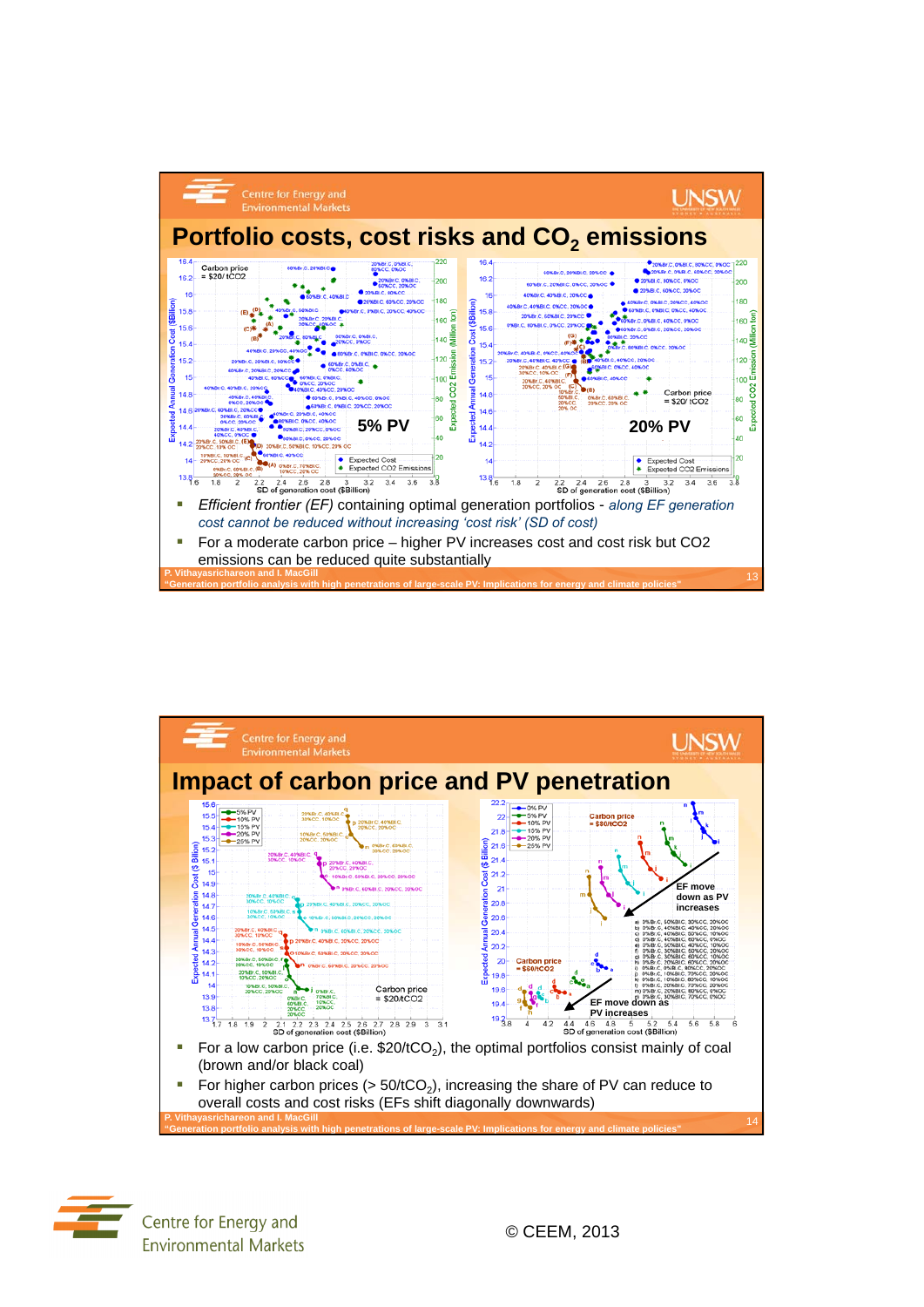





Centre for Energy and **Environmental Markets**